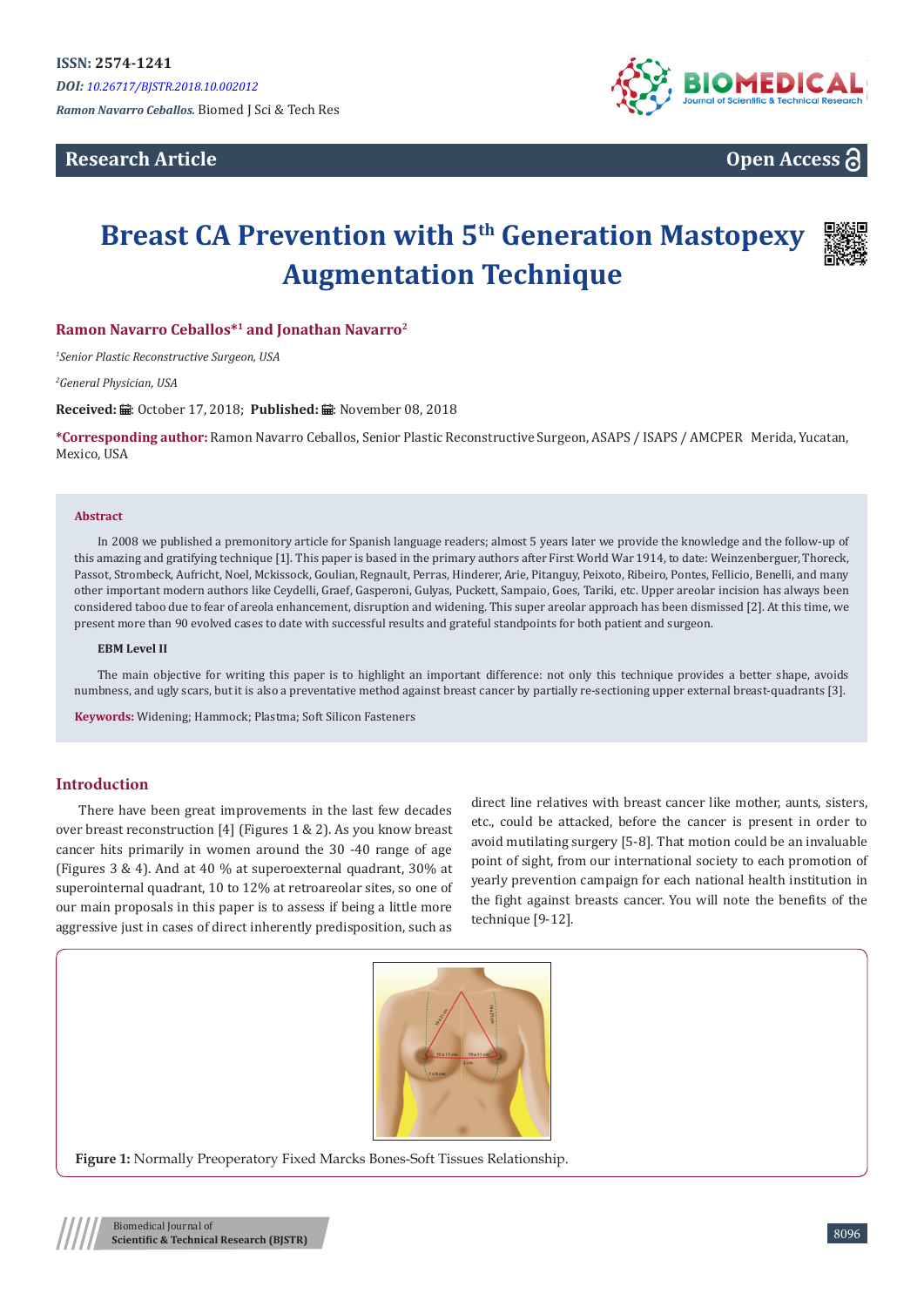

## **Figure 2:**

Stage 1: 1914-1945 (Strombeck, Passot, Stael)

- Stage 2: 1945-1980 (Mckissock-Pitanguy)
- Stage 3: 1980-1990 (Peixoto)
- Stage 4: 1990-2004 (Fellicio, Sampaio, Benelli )
- Stage 5: 2004-2012 (Navarro-Tariki)



## **Figure 3:**

- A. Scheme showing in a tangential cutting to show intra bleast. Normal tissue.
- B. Scheme Showing First defense of human body to cancer with an axillar ganglion.



## **Figure 4:**

- A. Normally Marcks over skin for lifting the breast and areolas.
- B. AA.- Normal projection of half clavicle to nipple and submamary folds
- C. BB.- Transversal half arms line projections
- D. CD.- Vertical projection of presternal and preaxilar lines (breasts wide)
- E. Upper hemi moon projection where the future areolar upper border should rest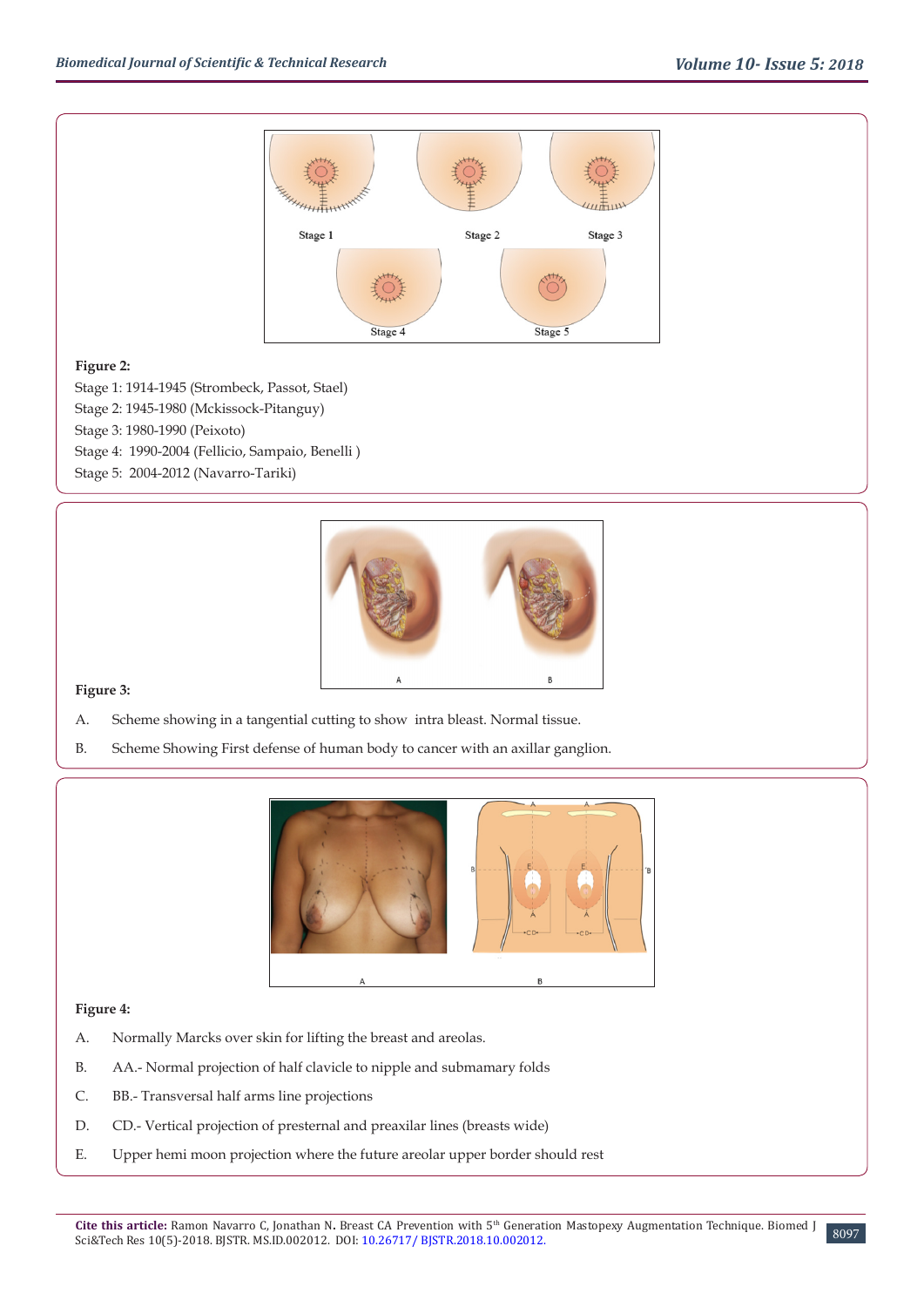### **Material and Method**

94 female patients were operated for this reason from 2004 to 2018. The ages were from 19 to 61 y.o. All of the extracted tissue was sent to pathology in separate ways- right, left and edges. Surprisingly 98% of pathological results showed cystic and micro fibroadenomes, and only in one case, multiple intraductal papilomatosis [13]. Finally, oral or IV anti-coagulation therapy is provided if needed (Figure 5). Mastography was chosen only when the patient had 40 y.o or more, and exceptionally in younger women when direct relatives had been diagnosed with BREAST CA [14]. The key point in these cases is to draw and mark the thoracic key points with patients always standing up, but not sitting down,

and previous preparation for this kind of surgery supplying oral ferrum and vit K 50 mgrs ingestion( if needed), 1 week before and after surgery, and besides getting intra operatory at least 3 cc of fresh autoplastma to apply at the end of the surgery, behind and inferiorly of suprareolar incision, and also behind both areolar tissues previously reduced in diameter with the technique that you are going to see on the following explanation, in order to improve quality and speed of wound healing [16-20]. Also of paramount importance is the use of the "soft silicon fastener" around the areola and incision, in order to have the whole new weight and pressure of complex breast-implants, rest over this and not over the wounds (Figures 6 & 7).



**Figure 5:** Stages of Surgical Access and Technique

A. Hemi moon cutting borders depitelization and. Backing down this dermical flap. To get access. To upper quadrants.

B. Dermis flap. Backing down to areola and resecting a triangle of upper external and uppermedial piece. If necessary taking also retro areolar breast tissue.

C. A hole resulting. To remove the tissues and doing the sub facial cavity for next.

Implantation; taking care to leave bath upper lateral pilar breasts tissues to completely cover the breast over the implants.

D. Try always to put 5th generation implant (smaller, lighter, narrow west but with great projection 5 - 6)

E. Tobacco –string purse closing with Straight 2 - 0 prolene needle.

F. Backing up the dermal flap to upper position the pressure tic-over upper wound is avoided tightening the pressure points of soft. External silicone pieces over the dermis flap. Behind the trough 3 - 4 ties. Than let uppers kin free of tension the wound closure.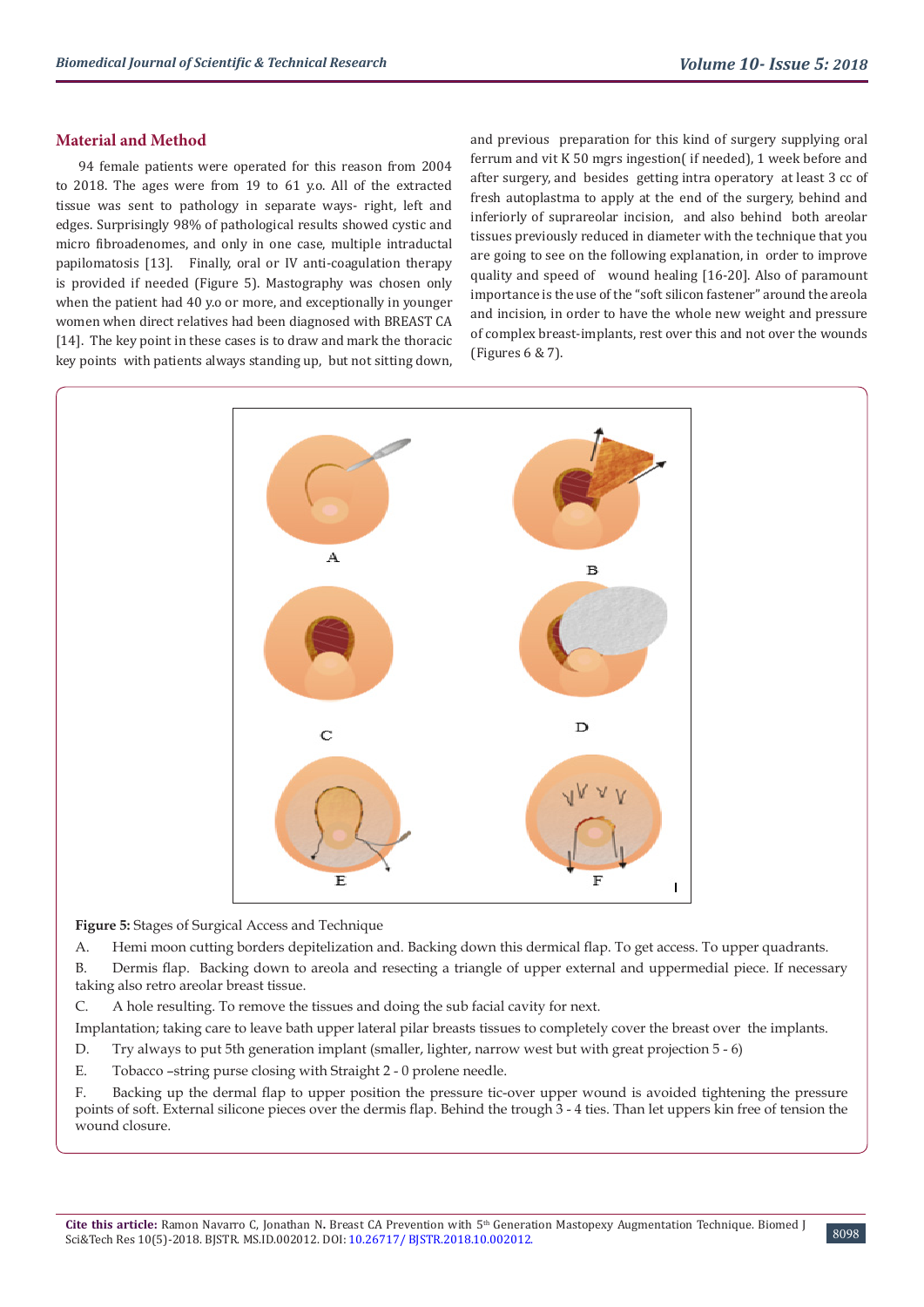

**Figure 6:** Upper external breasts quadrants and sometimes behind the areola and upper internal quadrants. To be removed.



**Figure 7:** Ideal placement for soft silicon External sutures to avoid areolar widening plus autoplastma infraareolar injection.

## **Technique**

It should be a triangle where our complex areola- nipple is going to be in a short future, following the vertical lines projections over the middle clavicles points to nipples [21]. Leaving a 5 cm thick distance from nipples to this last cut, in order to respect principal galactophorus ducts, after that we dissect always sub-facially the cavity for preparation to introduce an also 5th generation implant [22-26]. In order to keep the empty breasts filled and looks fine (Figure 8). Each extirpated breast-tissue should be sent to pathology in different receptacles with very clear marking of the side and position it is from [27].



**Figure 8:** Asymmetrical anomaly congenital breast malposition corrected utilizing one implant bigger than the another one. A and C preoperatory B and D post operatory.

## **Results**

With this experience we see results early, before 1 month, after 6 month and after several years [28-31]. It results in a little discomfort at the beginning with the garment and wound care but finally patients stay quite satisfied and most importantly without recurrence, and may be applied primarily to pre-menopause patients and also celibate patients, besides the technique may be applied to asymmetrical breasts, tuberous, pendulous but not for cancer reconstruction (Figures 9 & 10), 99% of pathological results were cystic fibrous mastopathy bilaterally, only one intraductal multiple papilomatosis unilateral and no in situ ca [32-37].







**Figure 10:** Female 42 Y.O ideal for mastopexy lifting augmentation plus belly remodelation with lipoplasty plus butts augmentation pre and post.

## **Complications**

At first cases were getting one partial disruption, two elongated complex areola nipples, some infections, 2 prosthesis reported broken after 4 years later detected trough a tomography, some recurrence, two thick and wider upper areolar scars, some partial or total numbness but to this date from several few years ago none of these previously described complications have occurred [38].

8099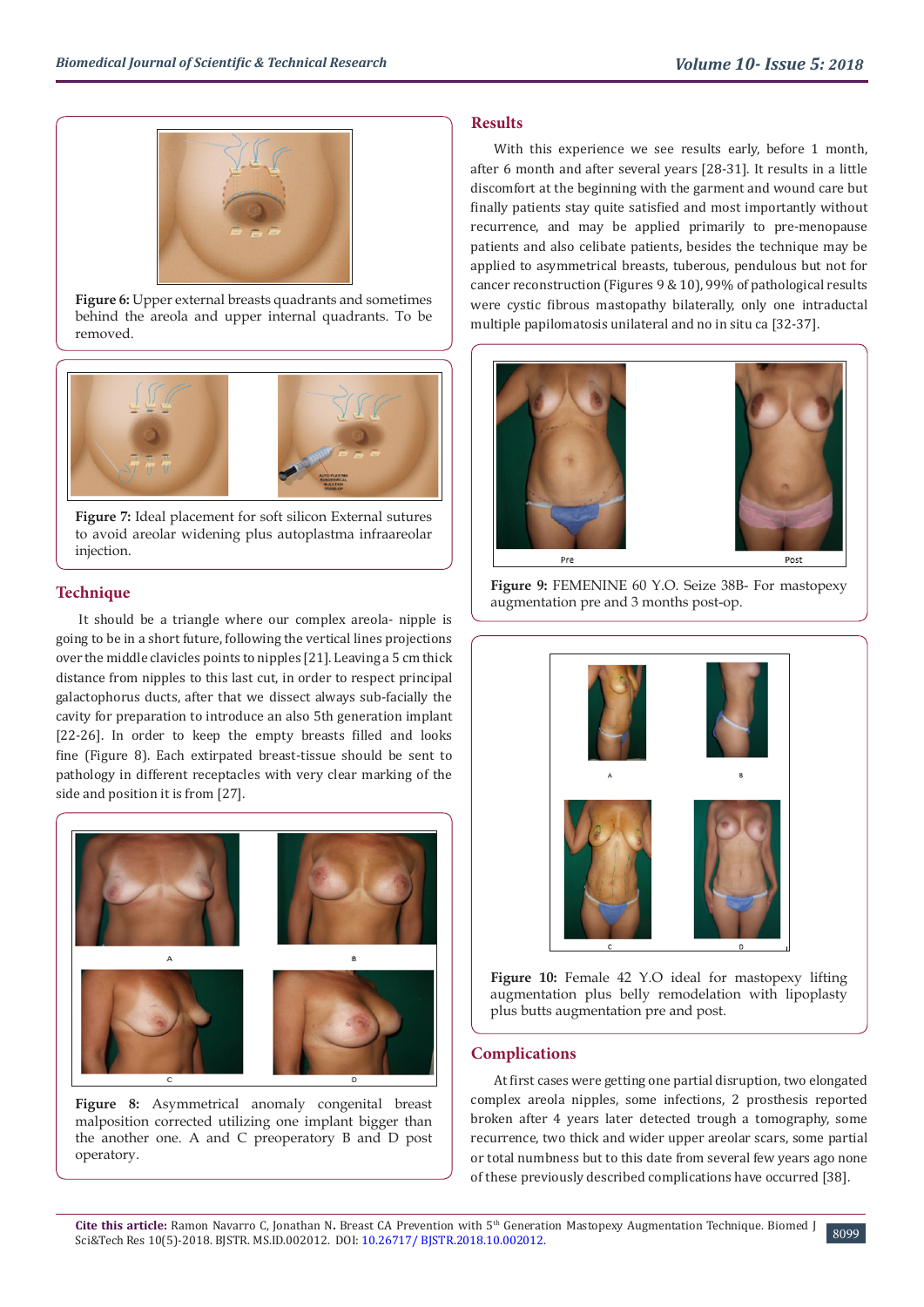#### **Summary**

The importance given to this new technique, prevents breast cancer because we eliminate  $\frac{3}{4}$  of upper breasts tissue where normally hits 60% of breast cancer, versatility, security and with excellent results solves at the same time a.-ptosis, b.-flatness, prevents cancer, avoids widening recurrence, and the possibility to execute one or two other procedures at the same time, improves self-confidence, the breasts stay in good position and wonderful shape in young women feeding babies is preserved because we do not touch the principal galactophorus conducts. Besides areolar numbness is avoided by upper incisions rejecting the lateral nerves' entrance to areolar zones and that is quite important for sexuality [39-40]. It is important to take always into account that most women would not wish big breast implants when they have had a size c before, but it results quite important to explain that it will result in much better shape with a small, 5th generation implant with less volume, less weight and higher projection 5 to 6, and it is only to avoid looking empty or flat after mastopexy [41]. In other words, we are not looking for volume or weight , we are looking for projection with a 200 cc vol (Figures 11 & 12). any 5th generation implants will surely look and feel like 300 cup c by the high projection with a lower weight.



**Figure 11:** FEMALE 55 Y.O. biggest limit for procedure size 40c (Bigger are in not good consideration) pre and post 1 month later.



**Figure 11:** Female 58 Y.O ptosis II Grade lifting and filling preop: A and B: B-C post operatory results 3 month later.

#### **References**

- 1. [Wiesenberger H \(1928\) Blutversorgung und zirkuläre Umschnedung](https://www.scirp.org/(S(351jmbntvnsjt1aadkposzje))/reference/ReferencesPapers.aspx?ReferenceID=1529521) [des Warzenhofes. Zentralbl f Chir 55: 2385.](https://www.scirp.org/(S(351jmbntvnsjt1aadkposzje))/reference/ReferencesPapers.aspx?ReferenceID=1529521)
- 2. Thorek M (1942) Plastic Surgery of the breast and abdominal Wall. American Journal of American Sciences 204(6): 887.
- 3. [Passot R \(1925\) La correction du prolapsus mammaire par le procede de](https://www.scirp.org/(S(351jmbntvnsjt1aadkposzje))/reference/ReferencesPapers.aspx?ReferenceID=1727694) [la transposition du mamelon. La presse medicale 33: 19.](https://www.scirp.org/(S(351jmbntvnsjt1aadkposzje))/reference/ReferencesPapers.aspx?ReferenceID=1727694)
- 4. [Strömbeck JO \(1960\) Mamaplasty: report of new technique based on the](https://www.ncbi.nlm.nih.gov/pubmed/13835285) [two pedicles procedure. Br J Plast Surg 13: 79-90.](https://www.ncbi.nlm.nih.gov/pubmed/13835285)
- 5. [Aufricht G \(1949\) Mamaplasty for pendolous breasts; empiric and](https://www.semanticscholar.org/paper/Mammaplasty-for-pendulous-breasts%3B-empiric-and-Aufricht/3f4f3d649a1374d0ab3959d7c29312333e0be281) [geometric planning. Plast Reconstr Surg 4: 13.](https://www.semanticscholar.org/paper/Mammaplasty-for-pendulous-breasts%3B-empiric-and-Aufricht/3f4f3d649a1374d0ab3959d7c29312333e0be281)
- 6. Noel A (1926) La Chirugie Estetique et son role social Paris. Masson et Cie.
- 7. [Mckissock PK \(1972\) Reduction mamaplasty with a vertical Dermal flap.](https://www.ncbi.nlm.nih.gov/pubmed/4551235) [Plast Reconstr Surg 49\(3\): 245-252.](https://www.ncbi.nlm.nih.gov/pubmed/4551235)
- 8. [Goulian D \(1971\) Dermal Mastopexy. Plast Reconstr Surg 47\(2\):105.](https://www.ncbi.nlm.nih.gov/pubmed/4925049)
- 9. Perras C (1978) The creation of a twin Breast Following Radical Mastectomy. Plast Reconstr Surg 61(3): 467.
- 10. [Regnault PC \(1967\) Indications for breast augmentations. Plast Reconstr](https://www.ncbi.nlm.nih.gov/pubmed/6079896) [Surg 40: 524-529.](https://www.ncbi.nlm.nih.gov/pubmed/6079896)
- 11. Hinderer M (1965) Cirugía mamaria de aumento y reducción. Ann Acad Med Quir Esp 3: 50.
- 12. [Arie G \(1958\) A new technique of Mamaplasty. Plast Reconstr Surg and](https://journals.lww.com/plasreconsurg/citation/1958/02000/a_new_technic_of_mammaplasty.26.aspx) [transplantation bulletin 21\(2\): 159.](https://journals.lww.com/plasreconsurg/citation/1958/02000/a_new_technic_of_mammaplasty.26.aspx)
- 13. [Pitanguy \(1961\) Mamaplastias estudio de 245 casos consecutivos e](https://www.scienceopen.com/document?vid=1be9e546-df86-4cf6-9767-bb4772bcece3) [apresentaçao de técnica pessoal. Rev Bra Cirurg 42: 201.](https://www.scienceopen.com/document?vid=1be9e546-df86-4cf6-9767-bb4772bcece3)
- 14. [Peixoto G \(1980\) Reduction Mamoplasty: A personal technique. Plast](https://www.ncbi.nlm.nih.gov/pubmed/7352163) [Reconstr Surg 62\(2\): 217.](https://www.ncbi.nlm.nih.gov/pubmed/7352163)
- 15. [Ribeiro L \(1975\) A new technique for reduction mamaplasty. Plast](https://www.ncbi.nlm.nih.gov/pubmed/1118493) [Reconstr Surg 55: 330.](https://www.ncbi.nlm.nih.gov/pubmed/1118493)
- 16. [Pontes R \(1976\) Single stage reconstruction of the missing breast. Br J](https://www.ncbi.nlm.nih.gov/pubmed/4759980) [Plast Surg 26: 377-380.](https://www.ncbi.nlm.nih.gov/pubmed/4759980)
- 17. [Fellicio Y \(1991\) Periareolar reduction mammaplasty. Plast Reconstr](https://www.ncbi.nlm.nih.gov/pubmed/1924564) [Surg 88\(5\): 789-800.](https://www.ncbi.nlm.nih.gov/pubmed/1924564)
- 18. [Benelli L \(1990\) A new periareolar mammaplasty: the round block,](https://www.ncbi.nlm.nih.gov/pubmed/2185619) [technique Aesthetic. Plast Surg 14 \(2\): 93-100.](https://www.ncbi.nlm.nih.gov/pubmed/2185619)
- 19. [Góes JC S \(1991\) Periareolar Mamaplasty: Double Skin Technique. Plast](https://www.researchgate.net/publication/245755747_Periareolar_mastoplasty_Double_skin_technique) [Reconstr Surg 87\(3\): 595.](https://www.researchgate.net/publication/245755747_Periareolar_mastoplasty_Double_skin_technique)
- 20. [Orlando J, Guthrie R \(1975\) The superomedial dermal pedicle for nipple](https://www.ncbi.nlm.nih.gov/pubmed/1125478) [transposition. Br J Plast Surg 28\(1\): 42-45.](https://www.ncbi.nlm.nih.gov/pubmed/1125478)
- 21. Rappaport N, Spira M (1982) A simplified technique for deepithelialCirugía Plástica Ibero-Latinoamericana - Nº de 34(2).
- 22. Navarro R, Torreblanca L, Enríquez A (2008) Ionization in patients requiring augmentation mastopexy. Plast Reconstr Surg 70(4): 4.
- 23. [Puckett C, Meyer V \(1985\) Crescent mastopexy and augmentation. Plast](https://www.ncbi.nlm.nih.gov/pubmed/3983254) [Reconstr Surg 75\(4\): 533-543.](https://www.ncbi.nlm.nih.gov/pubmed/3983254)
- 24. [Gulyas G \(1999\) Mammaplasty with a periareolar dermal cloak for](https://www.ncbi.nlm.nih.gov/pubmed/10384014) [glandular support Aesthetic. Plast Surg 23\(3\): 164.](https://www.ncbi.nlm.nih.gov/pubmed/10384014)
- 25. [Kirwan L \(1999\) Augmentation of the ptotic Breast: Simultaneous](https://www.sciencedirect.com/science/article/pii/S1090820X99800053) [Periareolar Mastopexy/Breast Augmentation. Aesth Surg J V 19\(1\): 34.](https://www.sciencedirect.com/science/article/pii/S1090820X99800053)
- 26. [Karnes J, Morrison W \(2000\) Simultaneous breast augmentation and lift.](https://www.ncbi.nlm.nih.gov/pubmed/10833238) [Aesthetic Plast Surg 24\(2\): 148-154.](https://www.ncbi.nlm.nih.gov/pubmed/10833238)
- 27. [Graf R, Biggs T \(2002\) In search of better shape in mastopexy and](https://www.ncbi.nlm.nih.gov/pubmed/12087273) [reduction mammoplasty. Plast Reconstr Surg 110\(1\): 309-317.](https://www.ncbi.nlm.nih.gov/pubmed/12087273)